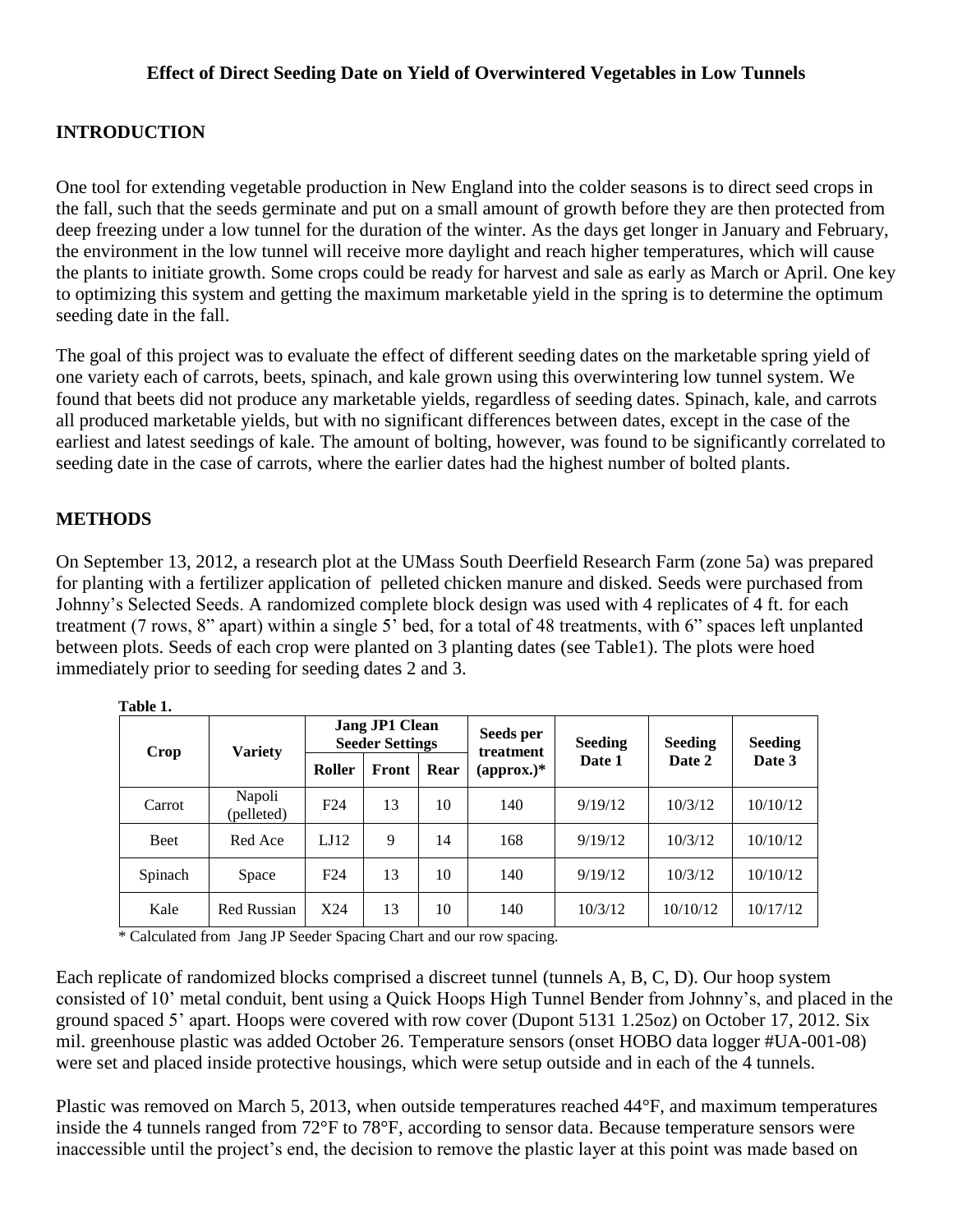estimated data. The farm received 11" of snow on March 8, following this warm spell and removal of the plastic layer.

The tunnels were weeded once over successive days – March 13, April 2, April 3, April 5 – beginning with replicate tunnel A. On April 16, row cover was removed. Sample areas were 4' (entire length of plot) x 3' (1.5' from center in either direction, to control for variability due to snow load on edges of tunnel plastic). Plants in all replicate plots were counted to estimate overwinter survival (assuming consistent seeding and germination rates) and to determine yield per plant at harvest. All treatments of kale and spinach were assessed for bolting and clear-cut harvested. Harvested leaves were bagged, brought back to the lab, weighed for total harvest weight, sorted for marketable leaves, and marketable leaves re-weighed. Carrots and beets were too small to harvest on this date.

On May 22, carrots were harvested from 4' x 3' sample areas. Beets in all replicates were too small for any appreciable harvest. Carrots were returned to the lab and weighed for total harvest (with greens on). Bolted carrots were counted.

## **RESULTS**

**Beets** – The second planting date had the highest survival based on number of plants (see table 2), but the plants in all treatments bolted in the spring and did not develop a good root.

| Table 2.            |                                     |  |  |  |
|---------------------|-------------------------------------|--|--|--|
|                     | <b>Overwinter Survival of Beets</b> |  |  |  |
| <b>Seeding Date</b> | # of Plants                         |  |  |  |
| Sep 19              | 34                                  |  |  |  |
| Oct 3               | 105                                 |  |  |  |
| Oct 10              |                                     |  |  |  |

**Spinach** – The latest seeding date had the highest overwinter survival, based on number of plants (see table 3), though this was found not to be statistically significant  $(p=0.07)$ , and overwinter survival was low overall in this crop. The earliest seeding date had the highest average harvest weights, but with high variability between replicates there were no significant differences across seeding dates in either total harvest weight (p=0.15) or marketable weight (p=0.66) (see figure 1). Marketable weight consisted of loose leaves greater than 1 inch in length. Many of the oldest plants had very large outer leaves, some undiagnosed rot in the center of the plant, and new growth with yellowing edges. Many leaves, across all seeding dates, showed signs of what was presumed to be cold and/or wind damage, which had not been observed upon an inspection before removal of the plastic layer. No bolting was observed in spinach from any treatment, though on May 22 when plants were checked for harvestable regrowth, some plants were beginning to bolt.

**Table 3.**

| <b>Overwinter Survival of Spinach</b> |             |  |  |  |
|---------------------------------------|-------------|--|--|--|
| <b>Seeding Date</b>                   | # of Plants |  |  |  |
| Sep 19                                | 23          |  |  |  |
| Oct 3                                 | 26          |  |  |  |
| Oct 10                                | 39          |  |  |  |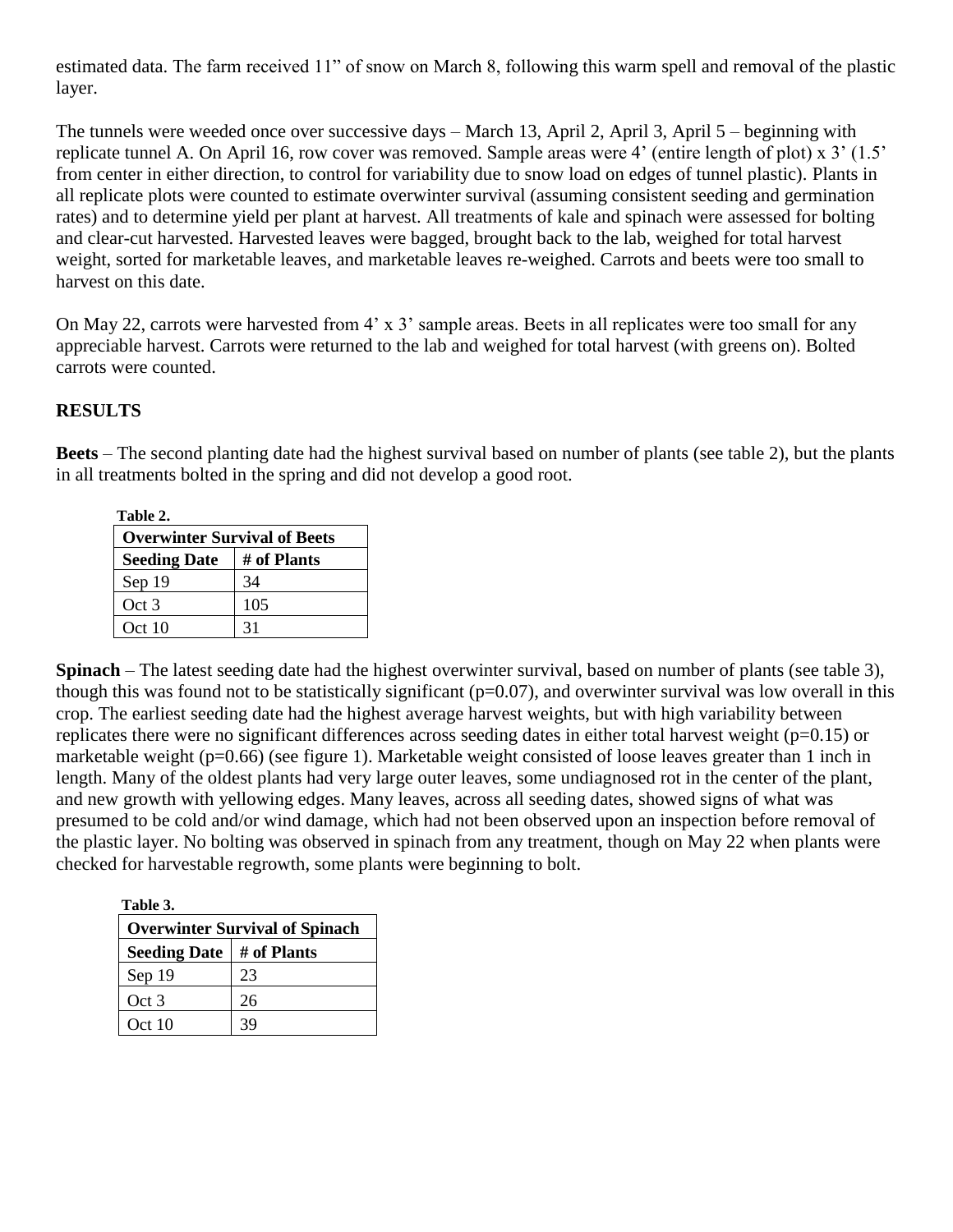



**Kale** – All three kale treatments survived the winter well, based on number of plants at harvest, though from a third to over a half of the plants had bolted (see table 4). As with spinach, the earliest seeding date yielded the highest total and marketable weights, though replicate variability meant that these differences were again not statistically significant (p=0.08 and 0.26, respectively). There was a significant difference, however, in total yield between the earliest and latest seedings  $(p=0.03)$ . Also as with spinach, cold and/or wind damage was observed on leaves across all treatments.

| Table 4.                           |             |          |  |  |  |  |  |
|------------------------------------|-------------|----------|--|--|--|--|--|
| <b>Overwinter Survival of Kale</b> |             |          |  |  |  |  |  |
| <b>Seeding</b><br><b>Date</b>      | # of Plants | % Bolted |  |  |  |  |  |
| Oct 3                              | 98          | 55       |  |  |  |  |  |
| Oct 10                             | 85          | 37       |  |  |  |  |  |
| Oct 17                             | 106         | 30       |  |  |  |  |  |

 **Figure 2. Average Kale Harvest Weights by Seeding Date**



**Carrots** – Overwinter survival was good across all three seeding dates, and highest with the October 3 treatments, with statistical significance between only the first two dates (p=0.04). The number of plants that had bolted at harvest corresponded to seeding date, with the latest treatment having the lowest bolting  $(p=0.02)$  (see figure 3). Bolted plants were found to have a marketably-sized root, but the root was generally woody and bitter-tasting. All carrots were considered marketable, except for these bolted plants.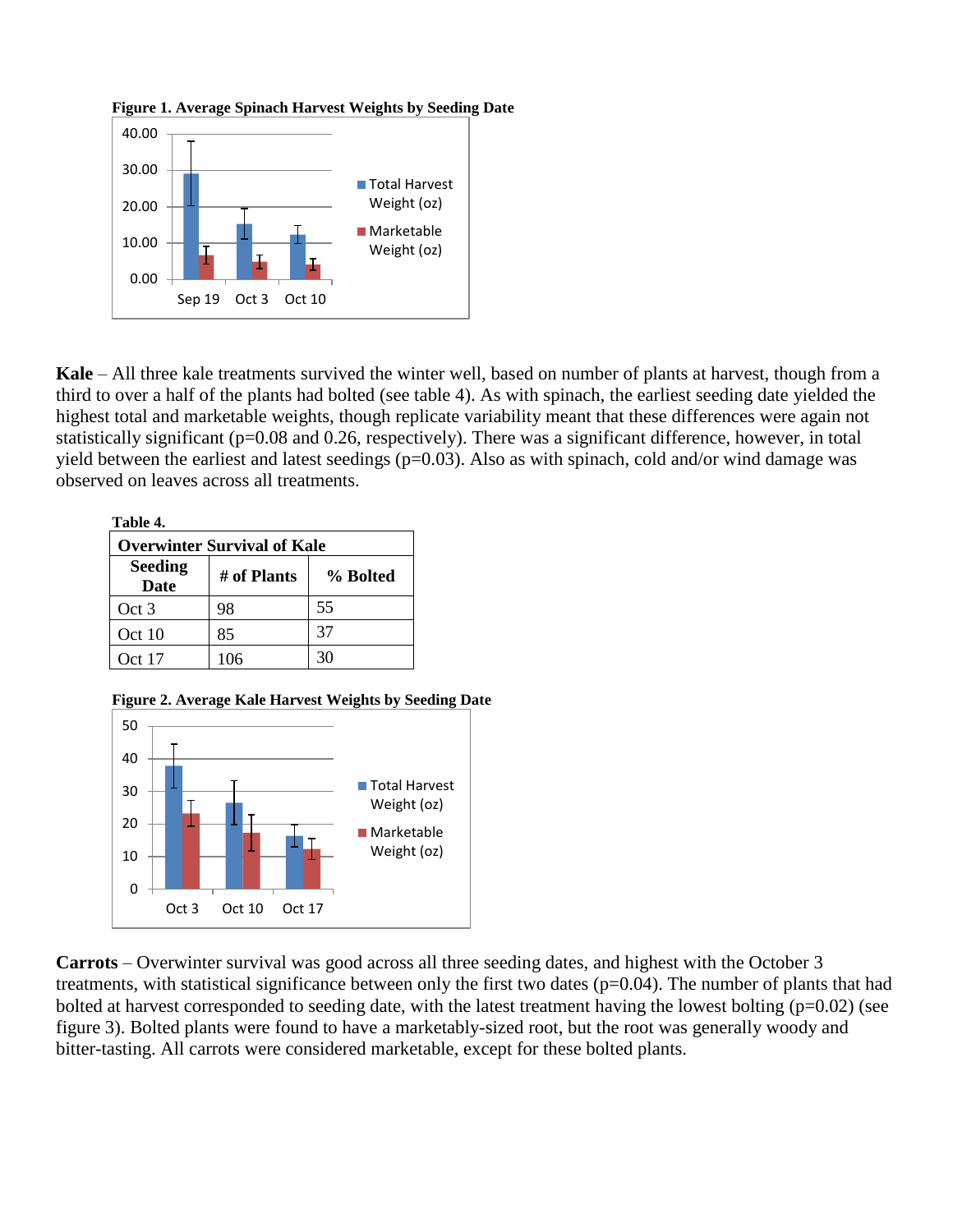**Figure 3. Average Carrot Bolting by Seeding Date**



The treatments seeded on October 3 also produced the highest yields (though again, not significantly; p=0.21, see figure 4). Given a sample size of 21 feet of row, this amounts to 0.25, 0.36, and 0.24 lbs/row' respectively for treatments 1, 2, and 3.





## **CONCLUSIONS**

Though we did see moderate survival in beets, we were not able to harvest any roots after overwintering them in low tunnels. It is possible that a different variety would have yielded better. Further trials should be done to determine whether beets could be a viable overwintering crop under these conditions.

Though the number of spinach plants that survived the winter was fairly low, many of those that did survive had robust growth and large leaves, and bolting was not an issue in this crop. Had this been a commercial situation it is possible these plants, or at least outer leaves, could have been harvested earlier, and early signs of rot removed to better maintain them for multiple harvests. Also, the plastic layer was removed just prior to a lateseason snow storm, which very likely reduced marketable yields. Although the earliest seeding date produced the greatest overall yields, these plants showed the most signs of disease and/or deficiency. Using a later seeding date may mitigate this.

Kale seemed to be an excellent candidate for low tunnel overwintering, with the earliest seeding date producing significantly higher yield than the latest, even with the higher rate of bolting in the earliest treatment. Kale flowers might also be marketable themselves. The snow storm in March also likely damaged a large number of leaves, decreasing marketable yields.